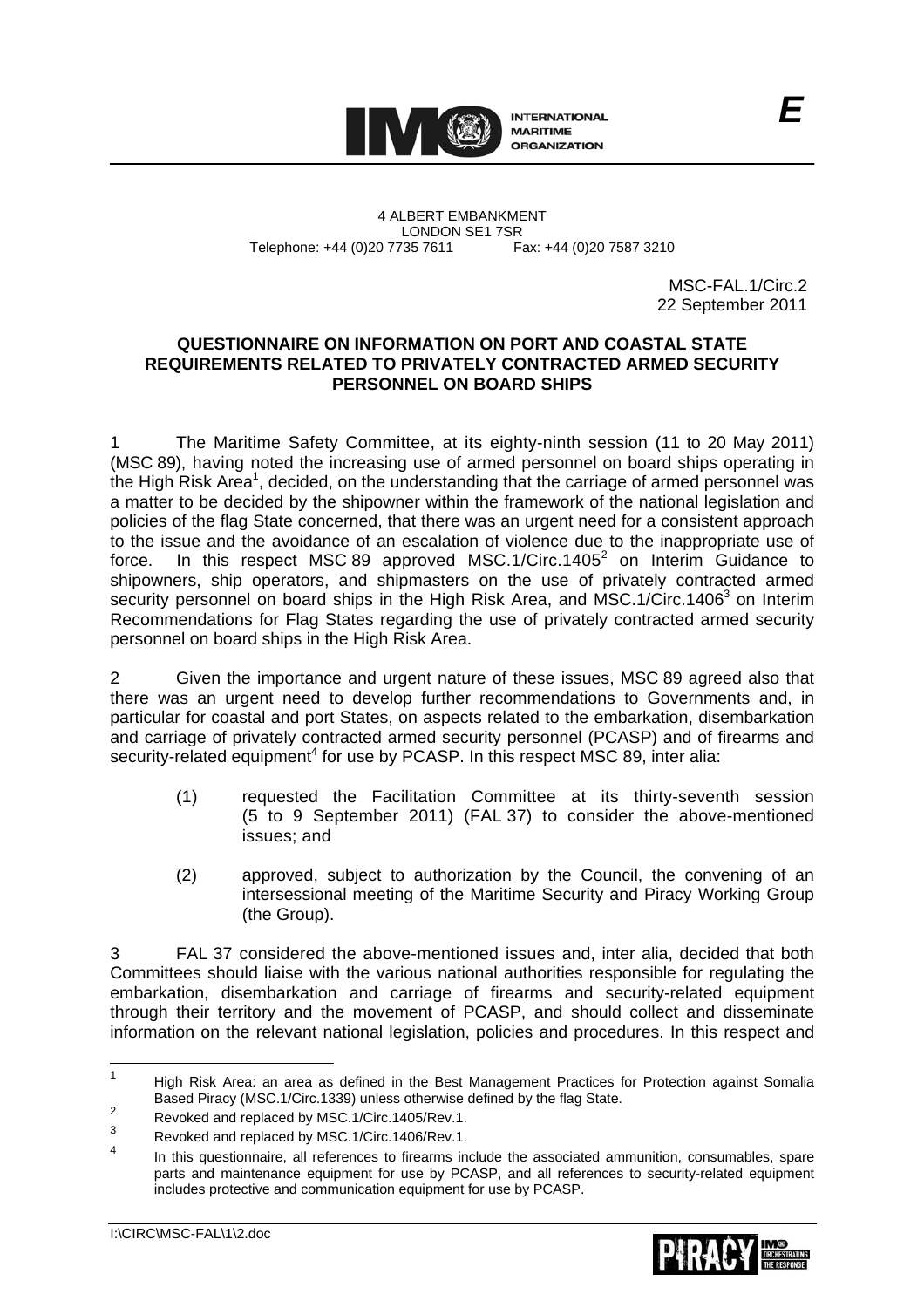with a view to collecting the relevant information in a systematic manner FAL 37 developed a draft questionnaire for consideration and completion by Member Governments.

4 The Group, which met from 13 to 15 September 2011, taking into account the discussions during MSC 89 and FAL 37, the draft questionnaire developed by FAL 37 and the result of its deliberation, finalized and decided to circulate the Questionnaire on information on port and coastal State requirements related to privately contracted armed security personnel on board ships set out in the annex.

5 In the present circular and on the attached questionnaire, all references to firearms include the associated ammunition, consumables, spare parts and maintenance equipment for use by PCASP, and all references to security-related equipment includes protective and communication equipment for use by PCASP.

6 In view of the growing use of PCASP in the High Risk Area and the need to enhance the protection of ships navigating in the High Risk Area, flag States, the shipping industry and the private maritime security companies (PMSC) who provide PCASP need to know whether and under what conditions the embarkation and disembarkation of PCASP and/or of firearms and security-related equipment for use by PCASP is allowed. In addition, the shipping industry, masters of ships and the PCASP service providers need to know what requirements they have to comply with when, during its voyage, a ship carrying a PCASP is arriving in, staying at and departing from ports, offshore terminals, anchorage or roadstead located areas within the territory or under the jurisdiction of a port or a coastal State.

7 As a result Member Governments, and, in particular, those of the coastal States bordering the Indian Ocean, Arabian Sea, Gulf of Aden and Red Sea either as SOLAS Contracting Governments or as FAL Contracting Governments, or both, should raise awareness of their relevant national legislation, policies and procedures relating to the carriage, embarkation and disembarkation of firearms and security-related equipment through their territory and the movement of PCASP.

8 Member Governments are urged to complete the attached questionnaire and submit it to the Organization at their earliest convenience and preferably not later than 30 November 2011, if possible with a copy of their related national legislation, policies and procedures. The responses to the questionnaire and any related national legislation, policies and procedures provided will be posted by the Secretariat, in the language received<sup>5</sup>, on IMO's public website. In view of the importance of the issue, Member Governments are also urged to provide to the Organization follow-up information in case of changes in their national legislation, policies and procedures on the issue, as and when such changes occur.

\*\*\*

<sup>—&</sup>lt;br>5 If the information provided by Member States is not in one of the official languages of the Organization, Member States are encouraged to provide a summary of the legislation in English.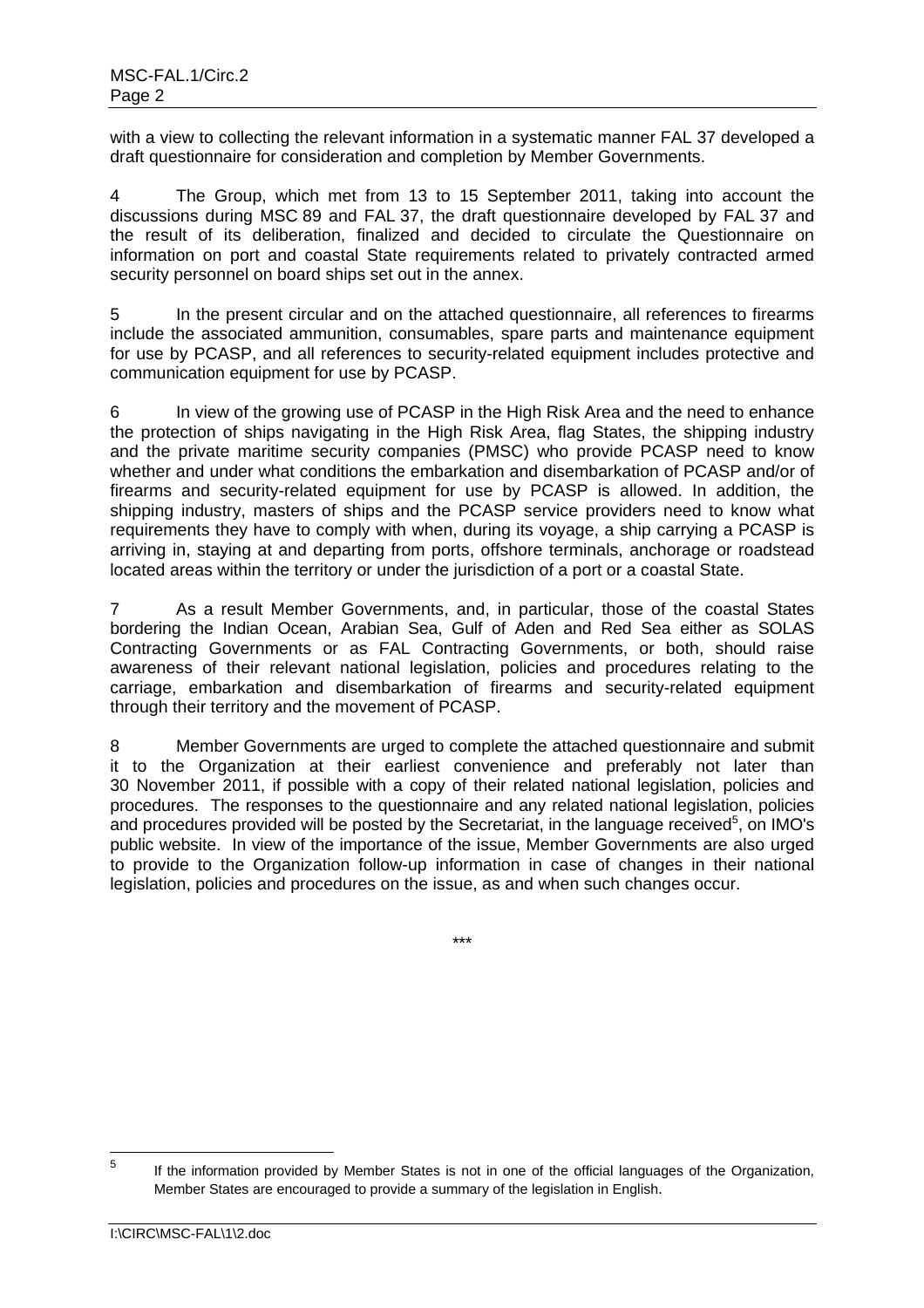# **ANNEX**

#### **QUESTIONNAIRE ON INFORMATION ON PORT AND COASTAL STATE REQUIREMENTS RELATED TO PRIVATELY CONTRACTED ARMED SECURITY PERSONNEL ON BOARD SHIPS**

(The present questionnaire should be read in conjunction with MSC.1/Circ.1408 on the Interim Recommendations for port and coastal States regarding the use of privately contracted armed security personnel on board ships in the High Risk Area<sup>1</sup>)

#### **1 Requirements regarding ships intending to enter in or depart from your ports, anchorages, roadstead or offshore terminals when carrying firearms and/or security-related equipment and/or PCASP**<sup>2</sup> .

1.1 Do you require specific notification from ships intending to enter in or depart from your ports, anchorages, roadstead or offshore terminals?

- .1 If yes,
	- What information do you require?
	- When do you require it?
	- To whom is it required to be sent?
- *Note: FAL Standard 2.2, establishes the principle that the "General Declaration" (IMO FAL Form 1) shall be the document providing data required by public authorities relating to the ship.*

1.2 Do you require information regarding flag State authorization for use of PCASP and/or the firearms and/or the security-related equipment for use by the PCASP from ships intending to enter in or depart from your ports, anchorages, roadstead or offshore terminals?

- .1 If yes,
	- What information do you require?
	- When do you require it?
	- To whom is it required to be sent?
- *Note: MSC.1/Circ.1406/Rev.1 establishes the principle that "Flag States should have in place a policy on whether or not the use of PCASP will be authorized and, if so, under which conditions." This policy "may include a process for authorizing the use of PCASP which have been found to meet minimum requirements for ships flying its flag."*

 $\frac{1}{1}$  High Risk Area: an area as defined in the Best Management Practices for Protection against Somalia Based Piracy (MSC.1/Circ.1339) unless otherwise defined by the flag State.

<sup>2</sup> All references to firearms include the associated ammunition, consumables, spare parts and maintenance equipment for use by PCASP, and all references to security-related equipment includes protective and communication equipment for use by PCASP.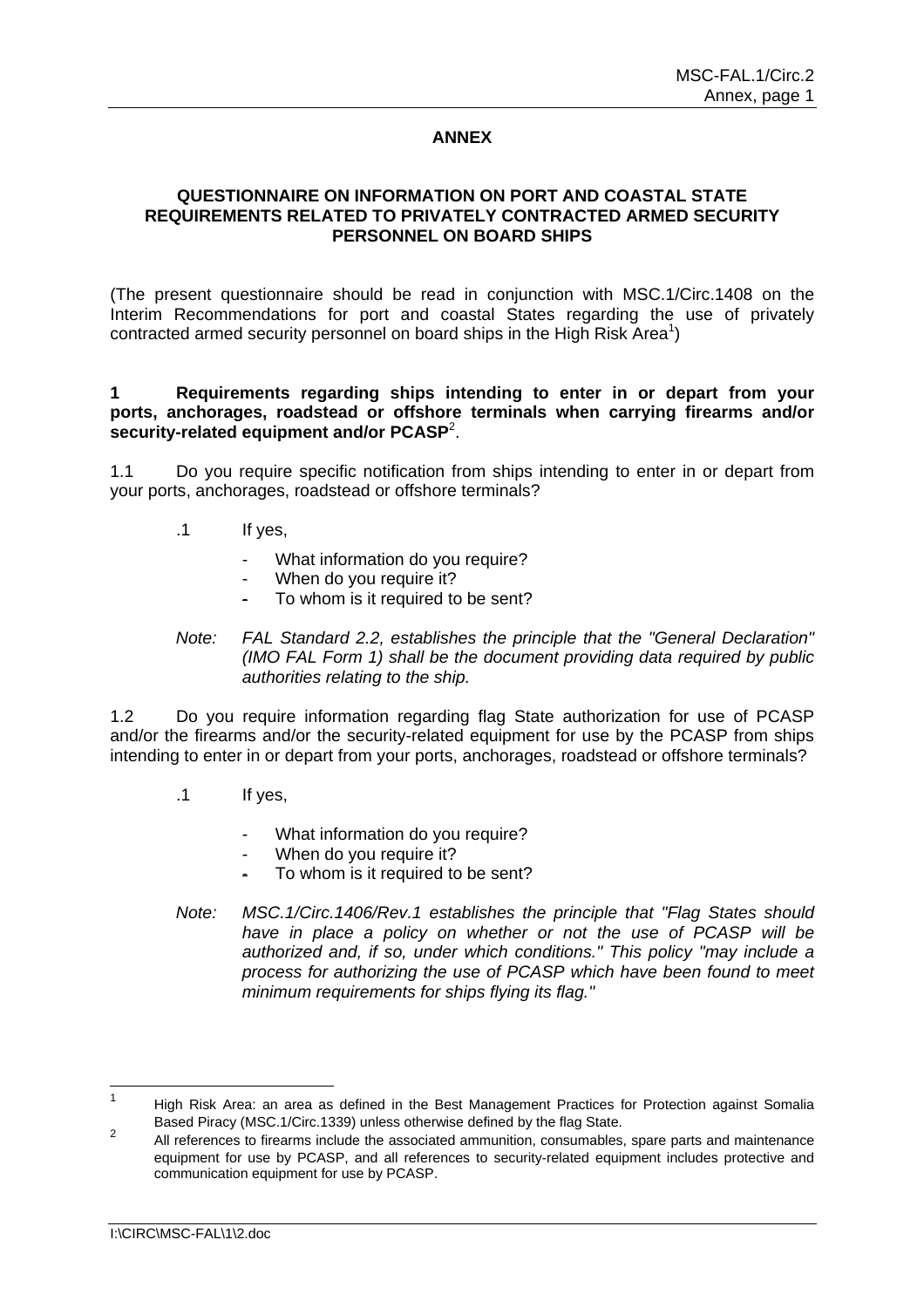1.3 Do you require specific notification regarding firearms for use by the PCASP carried on board ships intending to enter in or depart from your ports, anchorages, roadstead or offshore terminals?

- .1 If yes,
	- What information do you require?
	- When do you require it?
	- To whom is it required to be sent?
- *Note: FAL Standard 2.4 establishes the principle that the "Ship's Stores Declaration" (IMO FAL Form 3) shall be the document providing data required by public authorities.*

1.4 Do you require specific notification regarding security-related equipment for use by the PCASP carried on board ships intending to enter in or depart from your ports, anchorages, roadstead or offshore terminals?

- .1 If yes,
	- What information do you require?
	- When do you require it?
	- To whom is it required to be sent?
- *Note: FAL Standard 2.4, establishes the principle that the "Ship's Stores Declaration" (IMO FAL Form 3) shall be the document providing data required by public authorities.*

1.5 Do you require specific notification regarding PCASP carried on board ships intending to enter in or depart from your ports, anchorages, roadstead or offshore terminals?

- .1 If yes,
	- What information do you require?
	- When do you require it?
	- To whom is it required to be sent?

*Note: FAL Standard 2.6 establishes the principle that the "Crew List" (FAL Form 5) shall be the document providing data required by public authorities.* 

1.6 What requirements, if any, do you have in place for ships carrying firearms and/or the security-related equipment for use by the PCASP or PCASP when transiting through your territorial seas and/or contiguous zones before arrival in or after departure from your ports, anchorages, roadstead or offshore terminals?

## **2 Requirements regarding ships intending to enter in or depart from your ports, anchorages, roadstead or offshore terminals for the purpose of embarking or disembarking firearms and/or security-related equipment and/or PCASP.**

2.1 Do you allow the embarkation or disembarkation of firearms and/or the security-related equipment for use by the PCASP or of PCASP in your ports, anchorages, roadstead or offshore terminals or elsewhere in your territorial sea(s)?